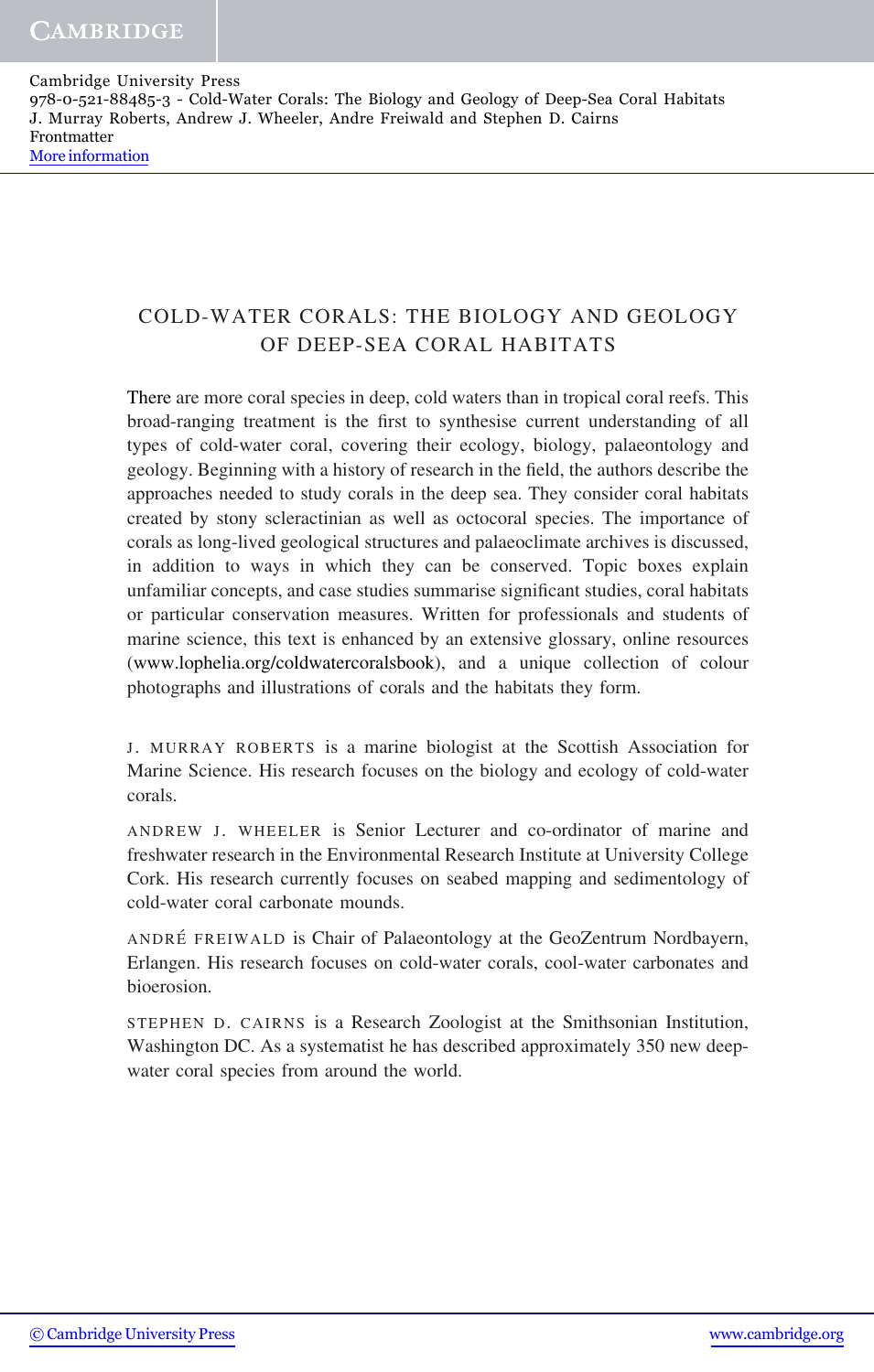# COLD-WATER CORALS

The Biology and Geology of Deep-Sea Coral Habitats

J. MURRAY ROBERTS

Scottish Association for Marine Science, UK

ANDREW J. WHEELER University College Cork, Ireland

ANDRE´ FREIWALD Universität Erlangen-Nürnberg, Germany

STEPHEN D. CAIRNS Smithsonian Institution, USA

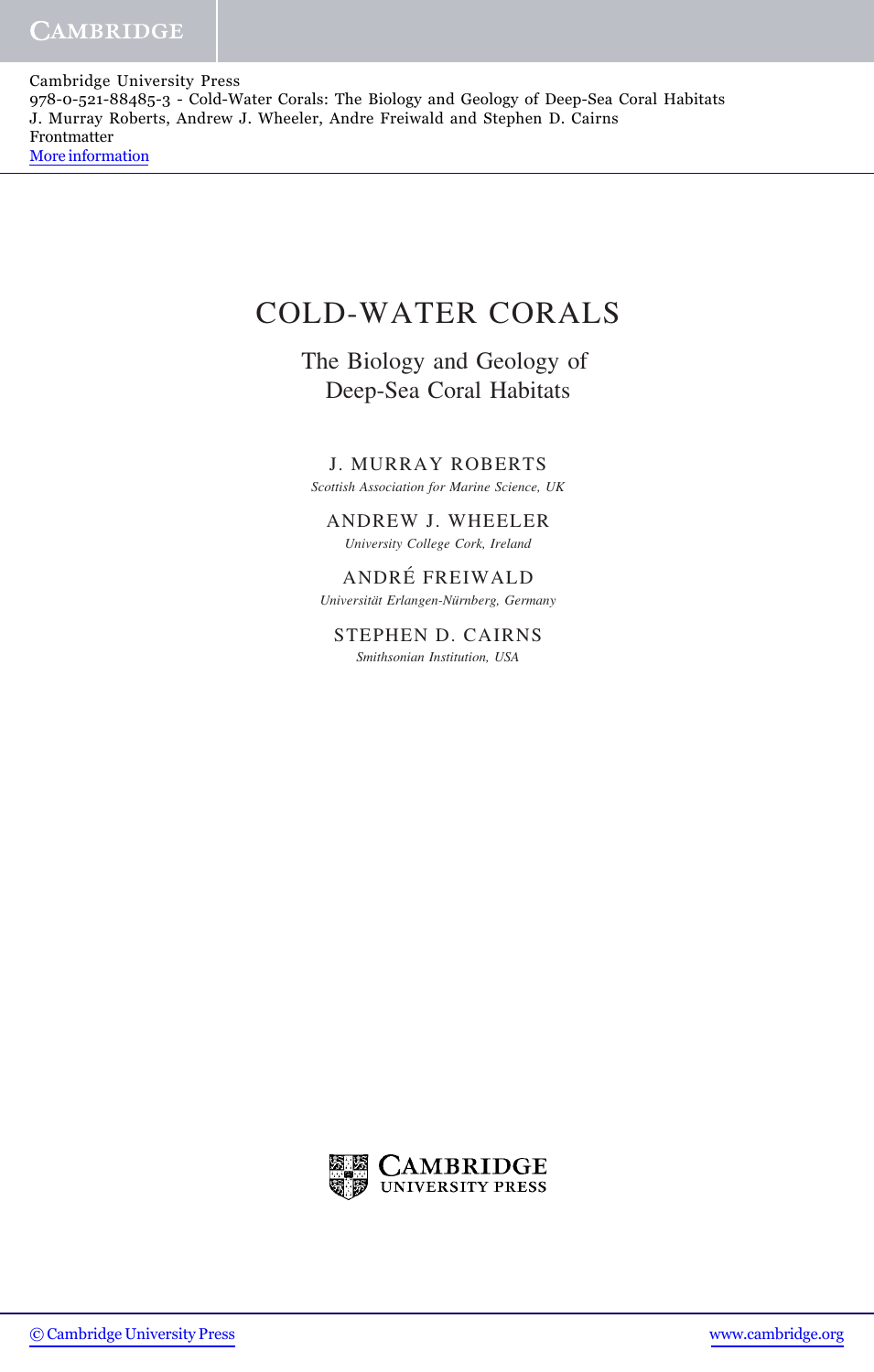> cambridge university press Cambridge, New York, Melbourne, Madrid, Cape Town, Singapore, São Paulo, Delhi Cambridge University Press The Edinburgh Building, Cambridge CB2 8RU, UK

> Published in the United States of America by Cambridge University Press, New York

www.cambridge.org Information on this title: www.cambridge.org/9780521884853

ª J. Roberts, A. Wheeler, A. Freiwald and S. Cairns 2009

This publication is in copyright. Subject to statutory exception and to the provisions of relevant collective licensing agreements, no reproduction of any part may take place without the written permission of Cambridge University Press.

First published 2009

Printed in the United Kingdom at the University Press, Cambridge

A catalogue record for this publication is available from the British Library

Library of Congress Cataloguing in Publication data Cold-water corals : the biology and geology of deep-sea coral habitats / J. Murray Roberts . . . [et al.]. p. cm. Includes bibliographical references and index.

ISBN 978-0-521-88485-3 (hardback) 1. Deep sea corals. 2. Coral reefs and islands. I. Roberts, J. Murray. II. Title. QL377.C5C647 2009 593.6'1779-dc22 2008050654

ISBN 978-0-521-88485-3 hardback

Cambridge University Press has no responsibility for the persistence or accuracy of URLs for external or third-party internet websites referred to in this publication, and does not guarantee that any content on such websites is, or will remain, accurate or appropriate.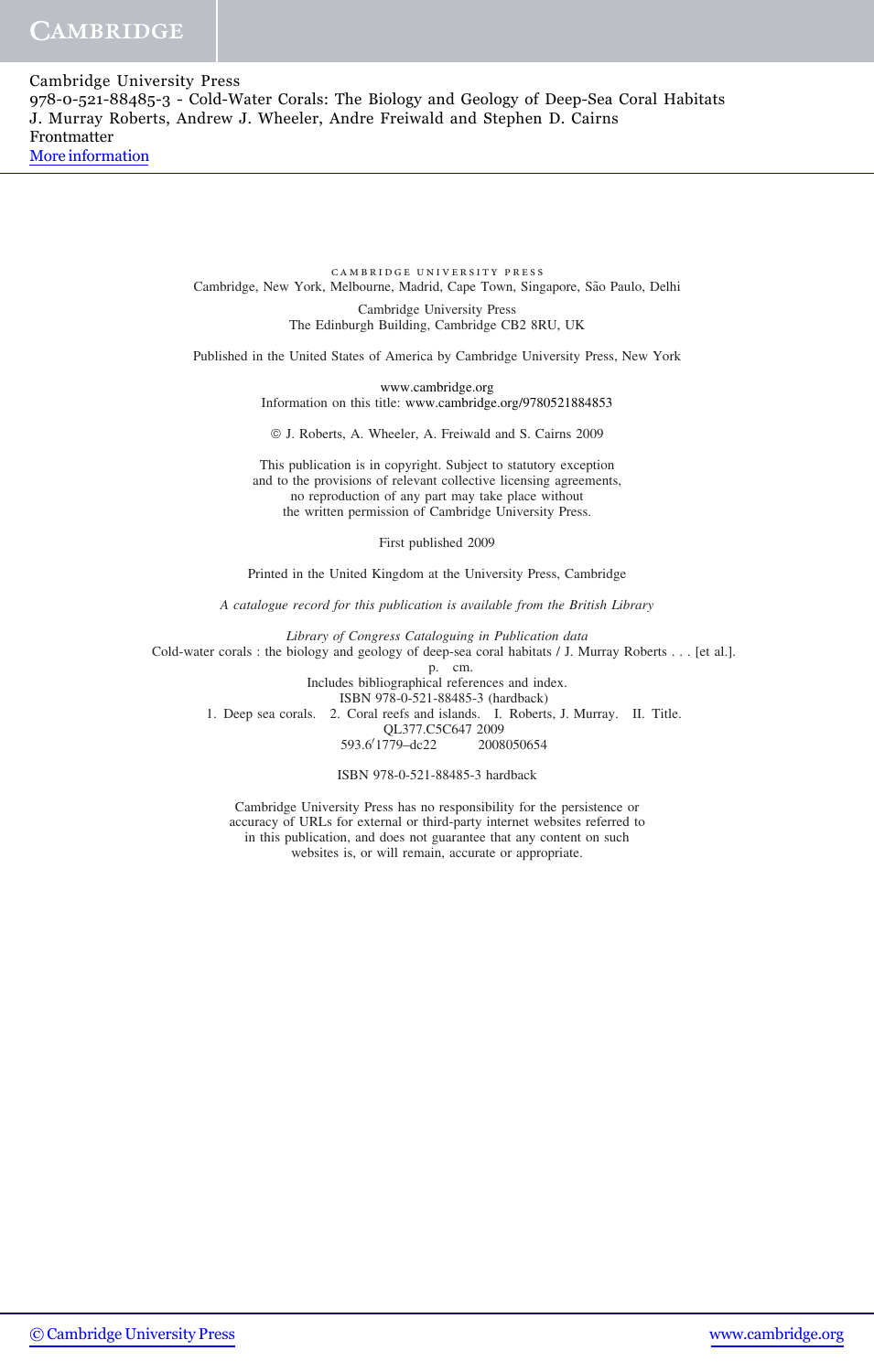To our families:

Lea-Anne, Hannah and David Roberts; Moira, Nessa, Malachy and Penny Wheeler; Alexander, Christina, Jannik, Jule, Lea and Angela Freiwald; Peggy, Peter and Jennifer Cairns.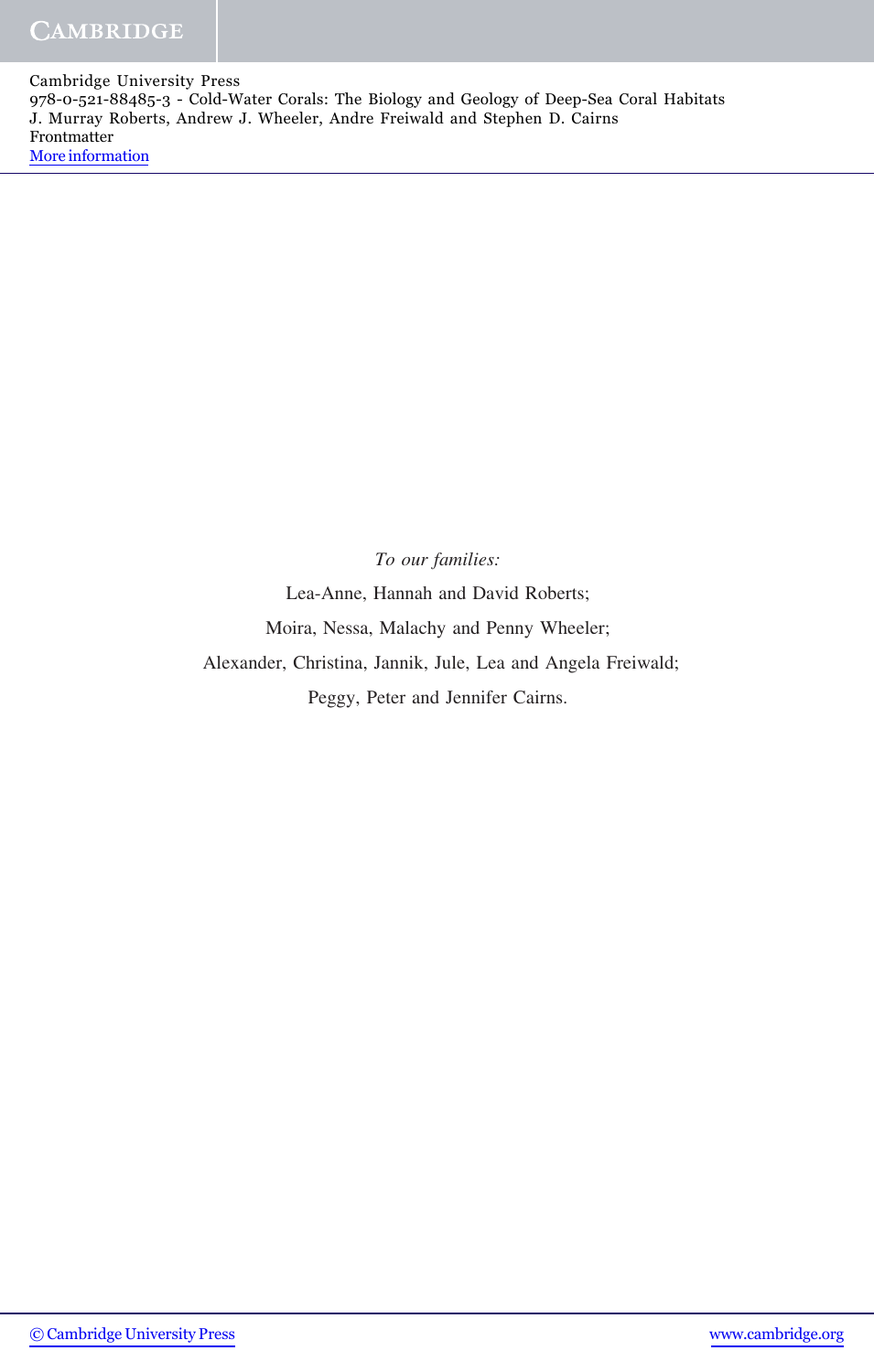## Contents

|              |                                 | List of topic boxes and case studies                        |              |  |
|--------------|---------------------------------|-------------------------------------------------------------|--------------|--|
|              | Preface                         |                                                             | xi           |  |
|              |                                 | Acknowledgements                                            | xiv          |  |
| $\mathbf{1}$ | History and research approaches | 1                                                           |              |  |
|              | 1.1                             | History                                                     | $\mathbf{1}$ |  |
|              | 1.2                             | Research approaches                                         | 9            |  |
| 2            |                                 | Cold-water corals                                           | 20           |  |
|              | 2.1                             | Ecological categorisation of corals                         | 20           |  |
|              |                                 | 2.2 The five cold-water coral taxa                          | 24           |  |
|              |                                 | 2.3 Environmental controls on cold-water coral distribution | 43           |  |
|              |                                 | 2.4 Global patterns of cold-water scleractinian diversity   | 51           |  |
|              | 2.5                             | Molecular phylogeny of cold-water corals                    | 52           |  |
|              | 2.6                             | Linkages and connectivity                                   | 58           |  |
| 3            | Biology                         |                                                             | 67           |  |
|              | 3.1                             | Anatomy                                                     | 68           |  |
|              | 3.2                             | Morphology                                                  | 72           |  |
|              | 3.3                             | Food supply and nutrition                                   | 73           |  |
|              |                                 | 3.4 Growth rates                                            | 83           |  |
|              |                                 | 3.5 Ecophysiology                                           | 94           |  |
|              | 3.6                             | Reproduction                                                | 100          |  |
|              | 3.7                             | Larval biology and dispersal                                | 104          |  |
| 4            |                                 | Reefs and mounds                                            | 108          |  |
|              | 4.1                             | Reef initiation and development                             | 109          |  |
|              |                                 | 4.2 Reef sedimentation                                      | 112          |  |
|              |                                 | 4.3 Defining coral carbonate mounds                         | 115          |  |
|              | 4.4                             | Mound development                                           | 119          |  |
|              |                                 |                                                             |              |  |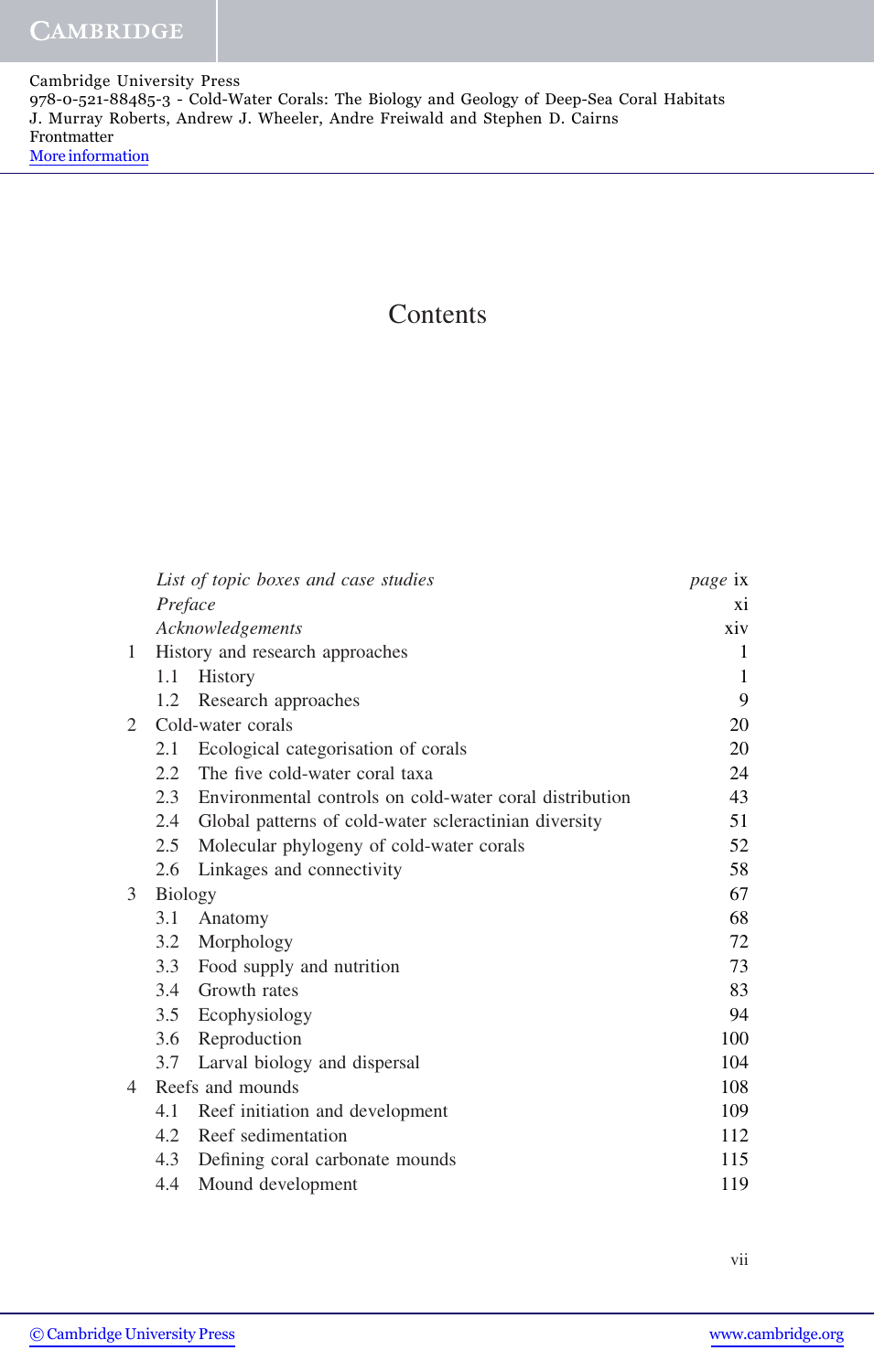| viii   | Contents                                             |     |
|--------|------------------------------------------------------|-----|
|        | 4.5 Coral carbonate mound morphology                 | 135 |
|        | Global distribution of coral carbonate mounds<br>4.6 | 139 |
| 5      | Habitats and ecology                                 | 142 |
|        | Habitats<br>5.1                                      | 144 |
|        | Biodiversity<br>5.2                                  | 151 |
|        | Seamounts, endemism and refugia<br>5.3               | 158 |
|        | Species interactions<br>5.4                          | 160 |
|        | 5.5 Fish assemblages                                 | 163 |
|        | 5.6<br>Predictive mapping                            | 168 |
| 6      | Palaeontology                                        | 175 |
|        | Triassic dawn<br>6.1                                 | 175 |
|        | Fossil record of cold-water corals<br>6.2            | 180 |
|        | 6.3<br>Taphonomy                                     | 193 |
|        | Preservation of the coral-associated fauna<br>6.4    | 198 |
| $\tau$ | Corals as archives                                   | 210 |
|        | Biomineralisation<br>7.1                             | 211 |
|        | 7.2 Temperature records                              | 225 |
|        | 7.3 Water-mass history                               | 230 |
|        | Pollution and nutrient records<br>7.4                | 233 |
| 8      | Impacts and conservation                             | 237 |
|        | 8.1<br>Impacts                                       | 237 |
|        | 8.2 Conservation                                     | 254 |
|        | Glossary                                             | 263 |
|        | References                                           | 277 |
|        | Index                                                | 324 |
|        | Colour plate section is between pages 144 and 145.   |     |

Online appendix www.lophelia.org/coldwatercoralsbook.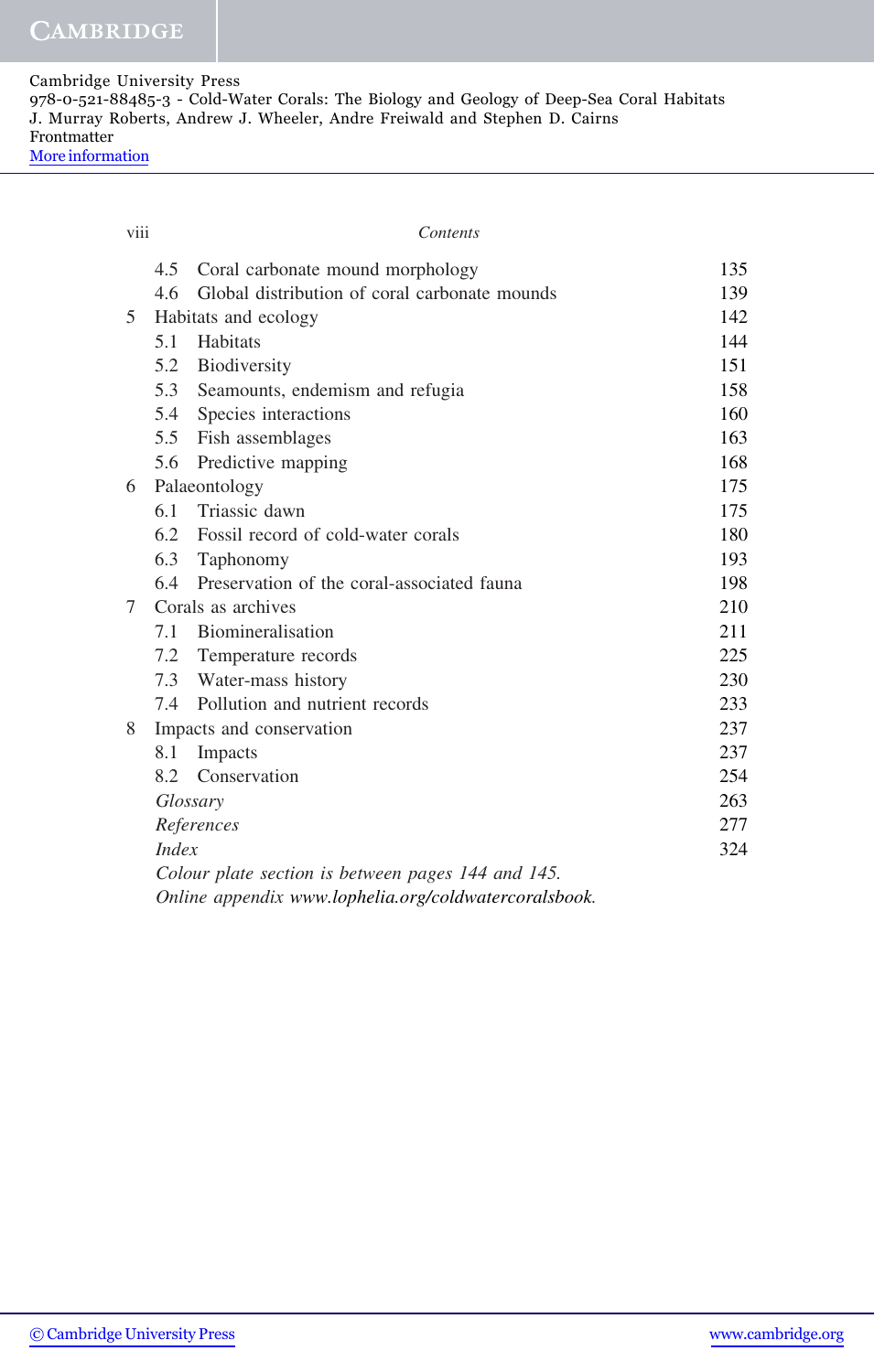# Topic boxes and Case studies

### Topic boxes

| 1.1 Mapping with sound                                              | page 11 |
|---------------------------------------------------------------------|---------|
| 2.1 What makes a reef?                                              | 23      |
| 2.2 The polymerase chain reaction (PCR)                             | 54      |
| 2.3 Hardy–Weinberg equilibrium, the Wahlund effect and null alleles | 62      |
| 3.1 Stable isotope ratios and delta notation                        | 75      |
| 4.1 What is a limestone?                                            | 110     |
| 4.2 Calcium carbonate mineralogy                                    | 130     |
| 5.1 Biodiversity                                                    | 143     |
| 5.2 Size classes                                                    | 152     |
| 7.1 Seawater carbonate chemistry                                    | 214     |
| 7.2 The Younger Dryas                                               | 226     |
| 8.1 United Nations Convention on the Law of the Sea                 | 259     |

### Case studies

| 4.1 Challenger Mound, northeast Atlantic                    | 122 |
|-------------------------------------------------------------|-----|
| 5.1 <i>Lophelia</i> reef habitats of the Sula Ridge, Norway | 147 |
| 5.2 Aleutian Island coral gardens, northeast Pacific        | 150 |
| 6.1 The Mediterranean cliff-bound coral habitat             | 190 |
| 8.1 Conservation in national waters: Norway                 | 241 |
| 8.2 Conservation in European waters: the Darwin Mounds      | 242 |
| 8.3 The United Nations and vulnerable marine ecosystems     | 256 |
|                                                             |     |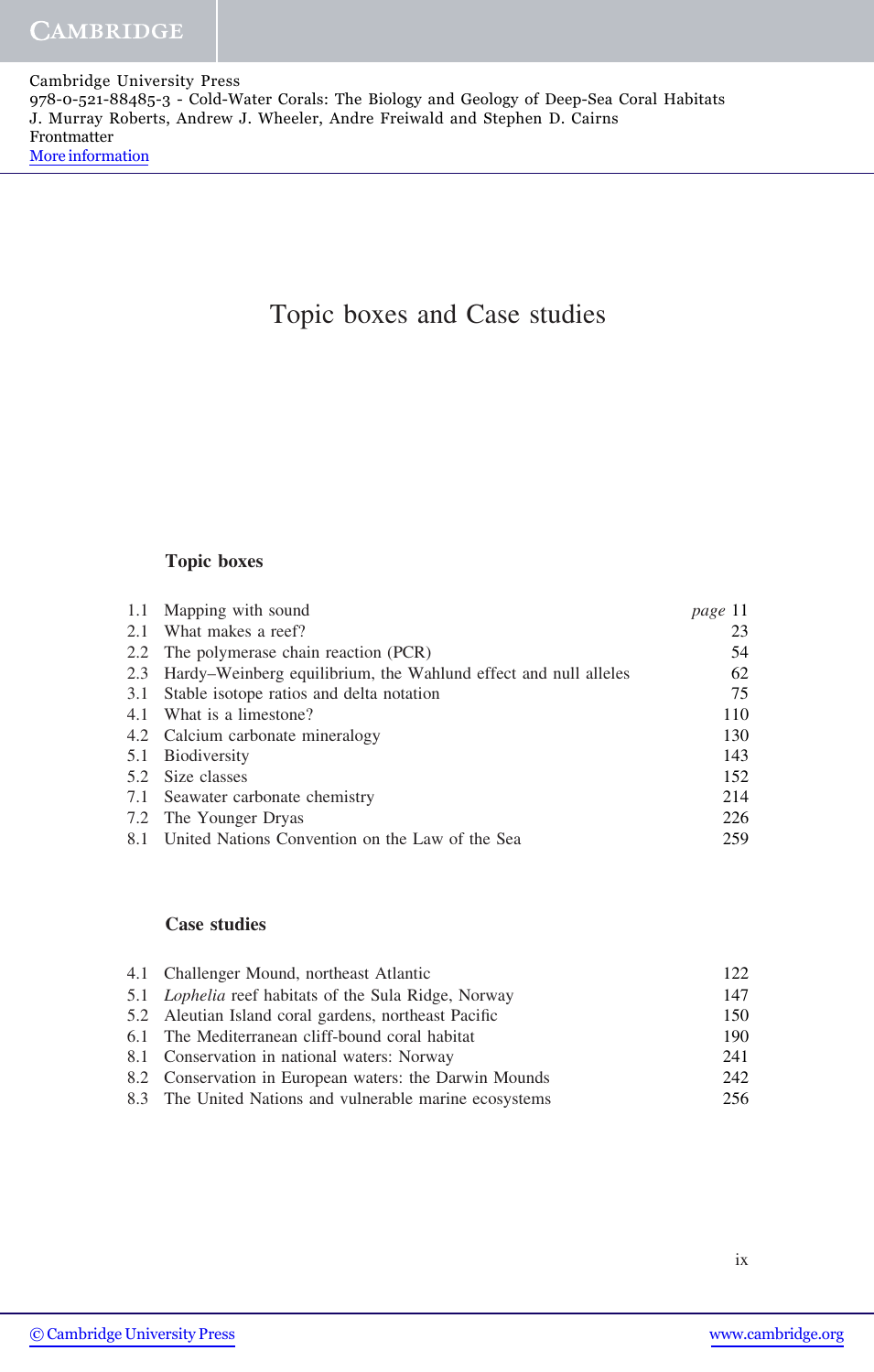## Preface

Corals are not restricted to shallow-water tropical seas. Of the approximately 5100 coral species alive today over half are found in deep waters. Cold-water corals can be found over a tremendous range of latitudes from tropical to polar regions and from the shallows to the deep sea. We have known about cold-water corals since the mid-eighteenth century, and pioneering oceanographic expeditions in the late nineteenth century frequently recovered cold-water corals in their dredge nets. But only since the 1970s, and particularly in the last ten years, as acoustic survey techniques have improved and been applied to wider areas of the continental shelf, slope, offshore banks and seamounts have we begun to reveal the true extent of cold-water habitats around the world. In this book we try to summarise what we know about cold-water corals and capture the excitement of a field that is now growing exponentially. For instance, a literature search for the terms 'cold-water coral' and 'deep-sea coral' over the 20 years up to 1996 returned less than 300 publications whereas the same search terms for the following 10 years revealed nearly 700 (see Fig. 1).

The scientific community's fascination with cold-water corals has developed for several reasons. As sessile, suspension feeders that produce complex, sometimes long-lasting, three-dimensional structural habitat they fall at a natural confluence of biology, hydrography and geology. A few species of scleractinian cold-water corals develop elaborate reef frameworks that have spawned many studies into the processes underlying cold-water coral reef and coral carbonate mound formation. Individual cold-water corals, notably species of gold (Gerardia) and black (antipatharian) corals may live for over a thousand years, making them by some margin the longest-lived animals in the oceans. The skeletal remains of these corals and long-lasting reef and mound deposits now provide unique palaeoceanographic archives of intermediate water mass temperature and age.

This book's focus is on those cold-water corals that form structural habitat. We will consider how these species function as animals by reviewing what we know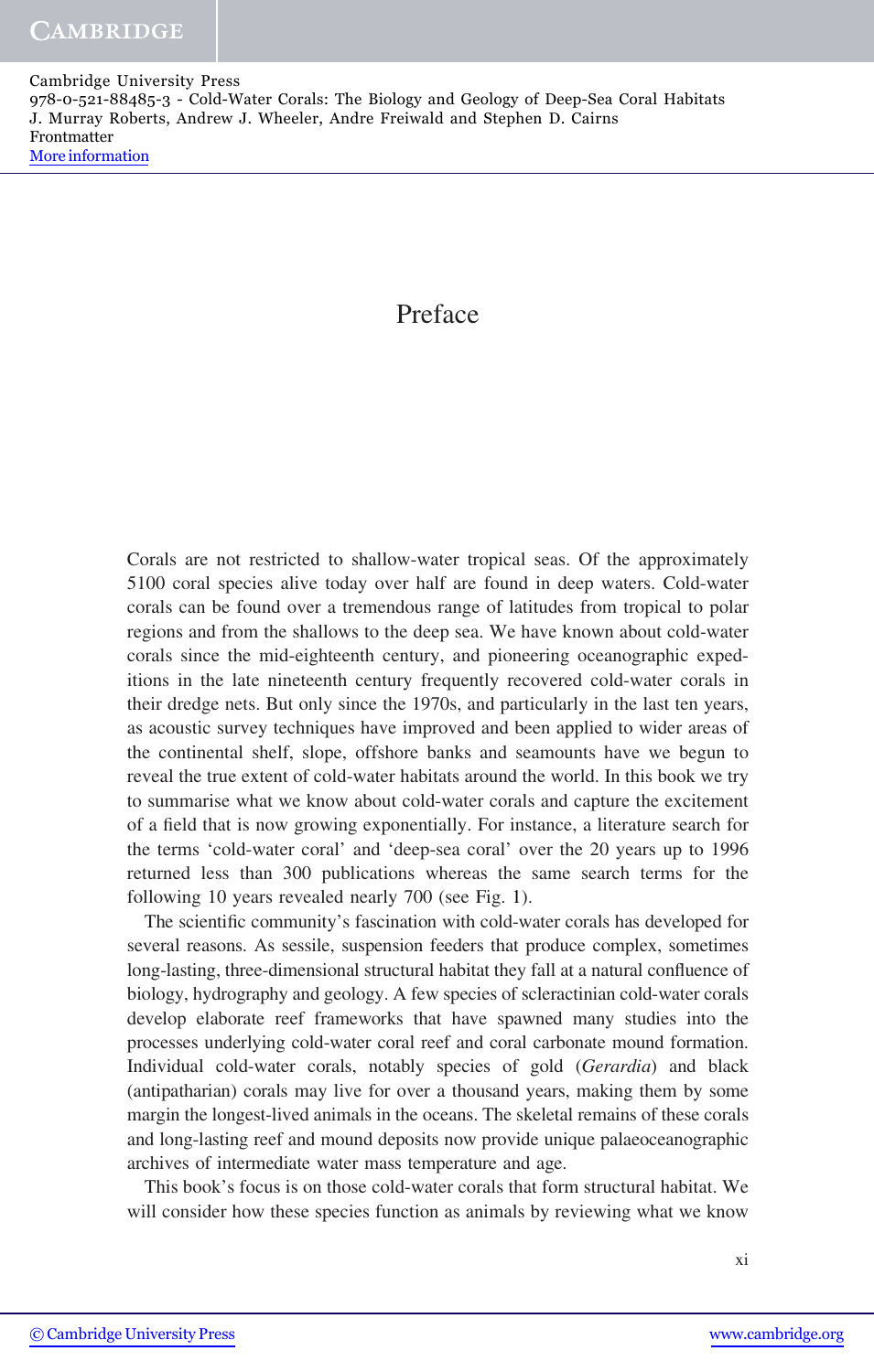

Fig. 1. Histogram showing the number of research papers referring to 'coldwater coral' or 'deep-sea coral' between 1972 and 2007. Special publications devoted to cold-water corals appeared in 2002, 2005 and 2007 explaining the higher number of papers in those years.

of their feeding, growth, reproduction and physiology. In many instances our biological understanding is limited by the practical difficulties of studying any group of animals that live at great depths far from shore. In contrast, our ability to map areas inhabited by cold-water corals is now well advanced and has revealed surprisingly extensive provinces of cold-water coral reefs and huge seabed mounds formed by multiple generations of reef development stacked one upon the other. Long, drilled cores through these coral carbonate mounds are now providing intriguing insights into their geological history and development reaching back over two million years. But corals trace their origins even further back in time and as a group have a chequered history of extinctions and radiations, often in concert with global changes in ocean carbonate chemistry (a critical issue to understand as we enter an era of ocean 'acidification' brought about as anthropogenic carbon dioxide dissolves in the oceans). We consider these long temporal aspects from the fossil record and summarise what we know of cold-water coral palaeontology and the factors underlying preservation of the corals and other animals in the geological record.

Present-day cold-water coral habitats excite interest from all who see them because, like coral habitats in warmer, shallower waters, they are structurally complex and rich with other animal species. Careful surveys with modern submersibles and remotely operated vehicles have brought back stunning images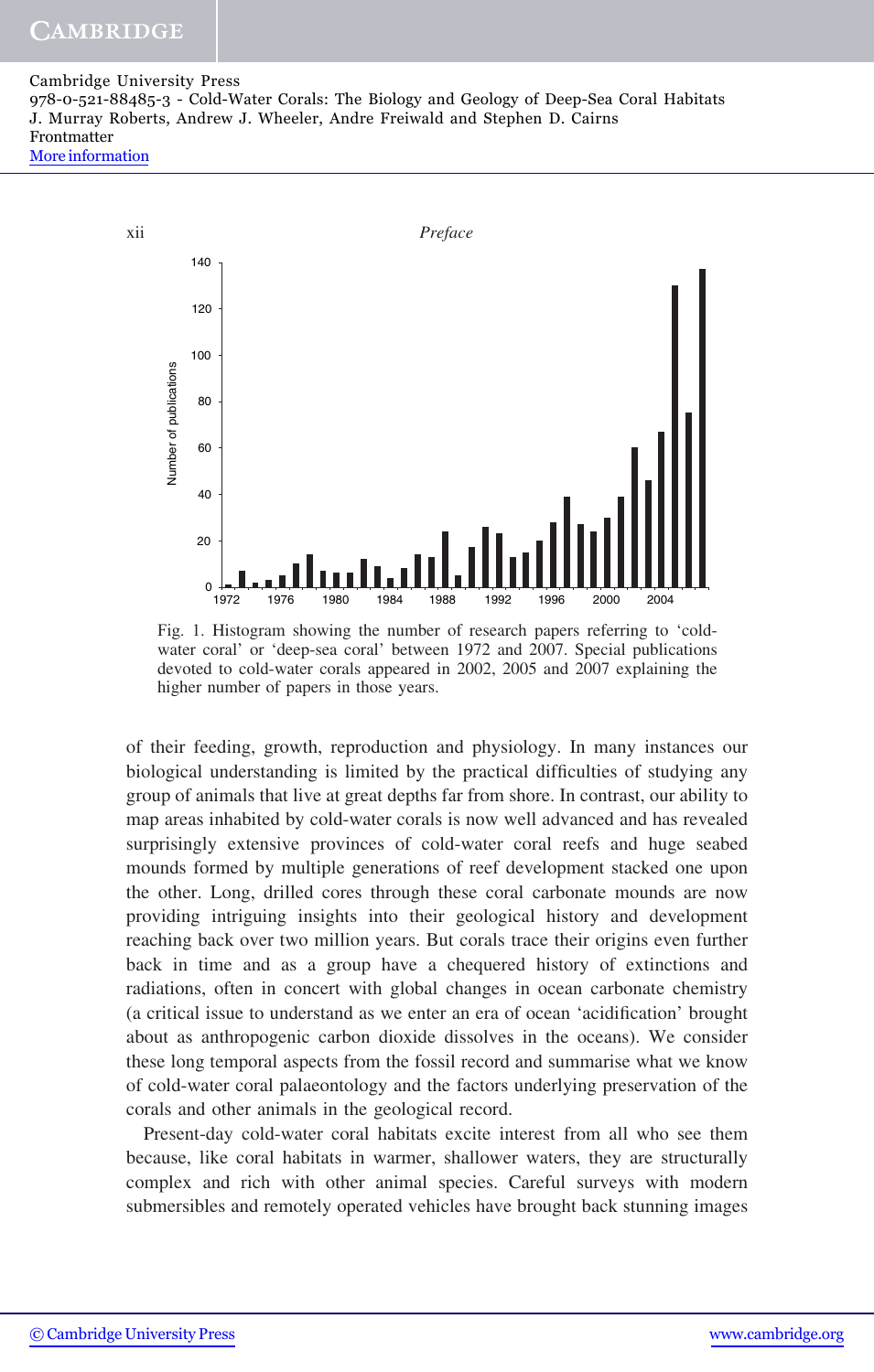#### Preface xiii

of cold-water coral habitats that have captured the imagination not just of research scientists but also members of the public and policy makers. Although work is at an early stage, we are beginning to unravel patterns underlying coldwater coral biodiversity. Some coral habitats seem important to fish populations while others may be less significant. We urgently need properly integrated biodiversity studies related back to sound taxonomy to unlock the patterns controlling species diversity in cold-water coral habitats.

However, the same surveys that brought cold-water corals to public attention have all too frequently revealed that they have been damaged by fishing activity, primarily by bottom trawling. Concern over this damage has led to the creation of several marine protected areas to conserve these habitats. At the time of writing, international discussions on high seas conservation had begun and we consider these issues and how conservation policies can be developed and enforced to protect cold-water corals from future damage. But anthropogenic activities in the deep sea are no longer limited to bottom trawling. Deep-seabed mining, for years the stuff of science fiction, is now becoming a reality and with improved subsea technologies and international demand for metals at an all-time high it seems likely to expand by exploiting mineral deposits within seabed hydrothermal vent systems. Overlying all these activities the effects of climate change may dramatically alter the marine environment. As sea temperatures warm and anthropogenic carbon dioxide is absorbed by the oceans we are witnessing a gradual shift to more acidic ocean pH. Corals, along with all calcareous organisms, face an uncertain future. Corals calcifying in deep, cold waters may be among the first to feel the effects of predicted changes in the carbonate saturation state of the seas. Ocean acidification may shift calcareous marine systems from states of growth to dissolution. Warming seawater temperatures may perturb their physiology and food supplies. It seems that we risk dramatically increasing the stresses on cold-water coral habitats just as we begin to understand and appreciate them.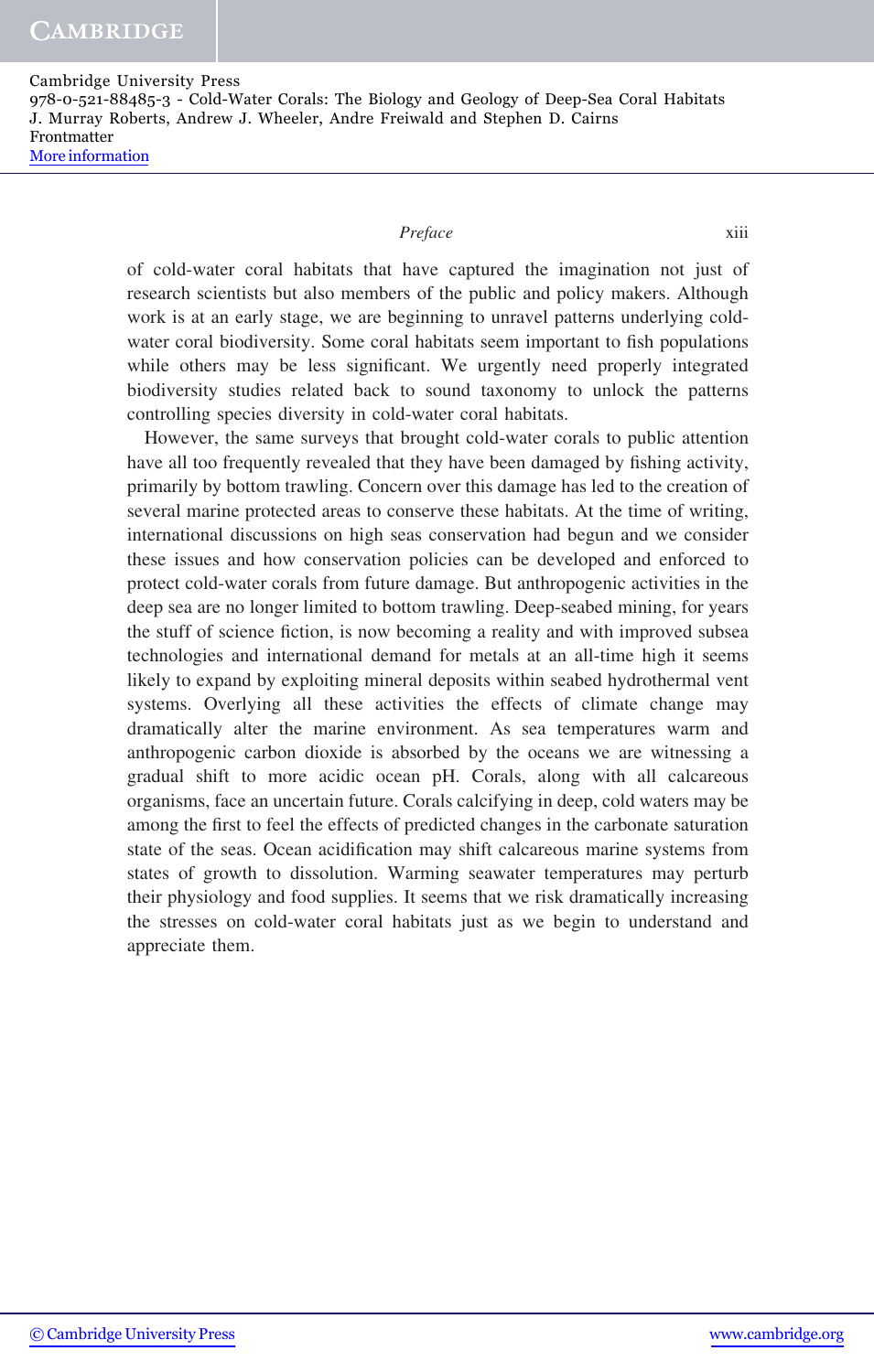## Acknowledgements

Many people deserve our thanks for helping with this book. We are grateful to everyone who made time to comment on early drafts of the text including Denis Allemand (Monaco Marine Laboratory, Monaco), Michaela Bernecker (German University of Technology, Sultanate of Oman), Lydia Beuck (Universität Erlangen-Nürnberg, Germany), Sandra Brooke (Marine Conservation Biology Institute, USA), Andrew Davies (Scottish Association for Marine Science, UK), Ben De Mol (University of Barcelona, Spain), Lyndsey Dodds (World Wildlife Fund, UK), Boris Dorschel (University College Cork, Ireland), David Green (Scottish Association for Marine Science, UK), John Guinotte (Marine Conservation Biology Institute, USA), Lea-Anne Henry (Scottish Association for Marine Science, UK), Marie Le Goff-Vitry (University of Cardiff, UK), Matthias López Correa (Universität Erlangen-Nürnberg, Germany), Alberto Lindner (University of São Paulo, Brazil), Francesca Marubini (Joint Nature Conservation Committee, UK), Paolo Montagna (Central Institute for Marine Research, Italy), Cheryl Morrison (US Geological Survey, USA), Liz Neeley (Communication Partnership for Science and the Sea, USA), Sibylle Noé (Universität Erlangen-Nürnberg, Germany), Mary O'Connor (University of North Carolina Chapel Hill, USA), Dennis Opresko (Oak Ridge National Laboratory, USA), Martin Raes (formerly University of Ghent, Belgium), Robert Riding (University of Cardiff, UK), Brendan Roark (Texas A&M University, USA), Steve Ross (University of North Carolina Wilmington, USA), Tim Shank (Woods Hole Oceanographic Institution, USA), Owen Sherwood (Memorial University, Canada), Dan Sinclair (Scottish Association for Marine Science, UK), Alina Szmant (University of North Carolina Wilmington, USA), Mieke Thierens (University College Cork, Ireland), Jürgen Titschack (Universität Erlangen-Nürnberg, Germany), Rhian Waller (University of Hawaii, USA), Max Wisshak (Universität Erlangen-Nürnberg, Germany) and Martin White (National University of Ireland, Galway). Many of the above also provided us with access to their original figures or other graphics to use in this book, please see acknowledgements with each figure or colour plate.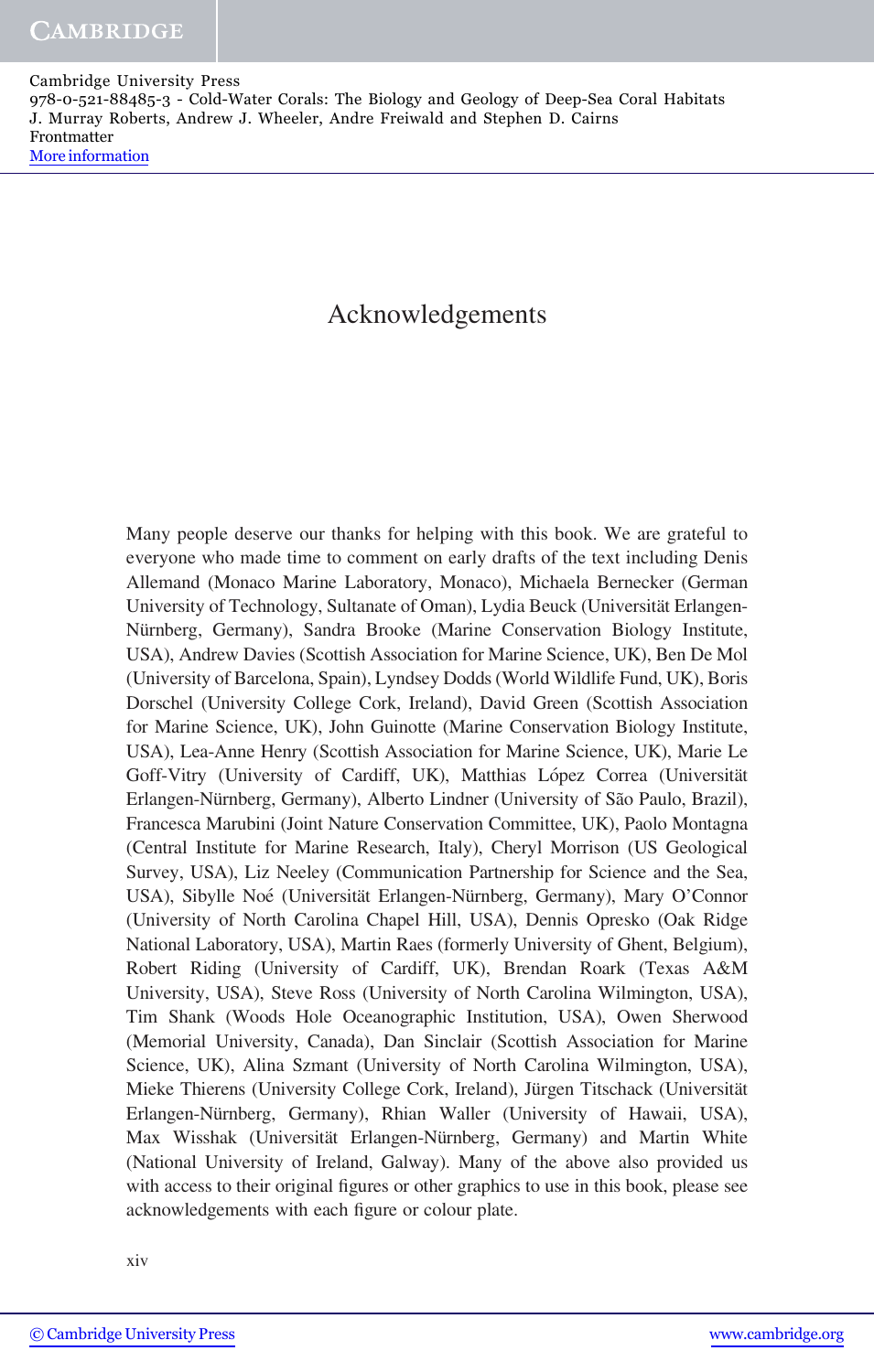#### Acknowledgements xv

Others provided us with access to work currently in press, to unpublished data or with original copies of their graphics. Many thanks to Jess Adkins (Caltech, USA), Amy Baco-Taylor (Florida State University, USA), Tim Beck (formerly Universität Erlangen-Nürnberg, Germany), Alan Blacklock (National Institute of Water & Atmospheric Research, New Zealand), David Clague (Monterey Bay Aquarium Research Institute, USA), Malcolm Clark (National Institute of Water & Atmospheric Research, New Zealand), Stewart Fallon (Lawrence Livermore National Laboratory, USA), Jan-Helge Fosså (Institute of Marine Research, Norway), Kim Fulton-Bennett (Monterey Bay Aquarium Research Institute, USA), Jean-Pierre Gattuso (Observatoire Océanogique de Villefranche sur Mer, France), Susan Gass (formerly Scottish Association for Marine Science, UK), Dennis Gordon (National Institute of Water & Atmospheric Research, New Zealand), Anthony Grehan (National University of Ireland, Galway), Thomas Guilderson (Lawrence Livermore National Laboratory, USA), Julian Gutt (Alfred-Wegener-Institut für Polar- und Meeresforschung, Germany), Karen Hissmann (IFM-GEOMAR, Germany), Rohan Holt (Countryside Council for Wales, UK), Fanny Houlbreque (International Atomic Energy Agency, Monaco), Ellen Kenchington (Department of Fisheries & Oceans, Canada), Pål B. Mortensen (Institute of Marine Research, Norway), Cova Orejas (Instituto de Ciencias del Mar, Spain), John Reed (Harbor Branch Oceanographic Institution, USA), Mike Risk (McMaster University, Canada), Juan Sánchez (Universidad de los Andes, Colombia), Jürgen Schauer (IFM-GEOMAR, Germany), Robert Stewart (Texas A&M University, USA), Melinda Tignor (National Oceanic and Atmospheric Administration, USA), Diane Tracey (National Institute of Water & Atmospheric Research, New Zealand), David van Rooij (University of Ghent, Belgium), Branwen Williams (Ohio State University, USA) and John Wilson (formerly Royal Holloway, University of London, UK).

We would particularly like to thank Andrew Davies (Scottish Association for Marine Science, UK), Boris Dorschel (University College Cork, Ireland), Henk de Haas (Royal Netherlands Institute for Sea Research, the Netherlands), Molly Ryan (Smithsonian Institution, USA) and Jürgen Titschack (Universität Erlangen-Nürnberg, Germany) for help with figures and distribution maps. We are also very grateful to Amadeo Bachar for the illustrations of coral species and habitats he drew especially for this book. Thanks to Moira Ní Loingsigh for help with the glossary and proofreading and to Lea-Anne Henry for vital editorial help in the final stages of completing the manuscript.

We would like to acknowledge the European Commission, European Science Foundation, UK Natural Environment Research Council, Deutsche Forschungsgemeinschaft (DFG), Irish Marine Institute and Geological Survey of Ireland for funding they have provided to advance our understanding of